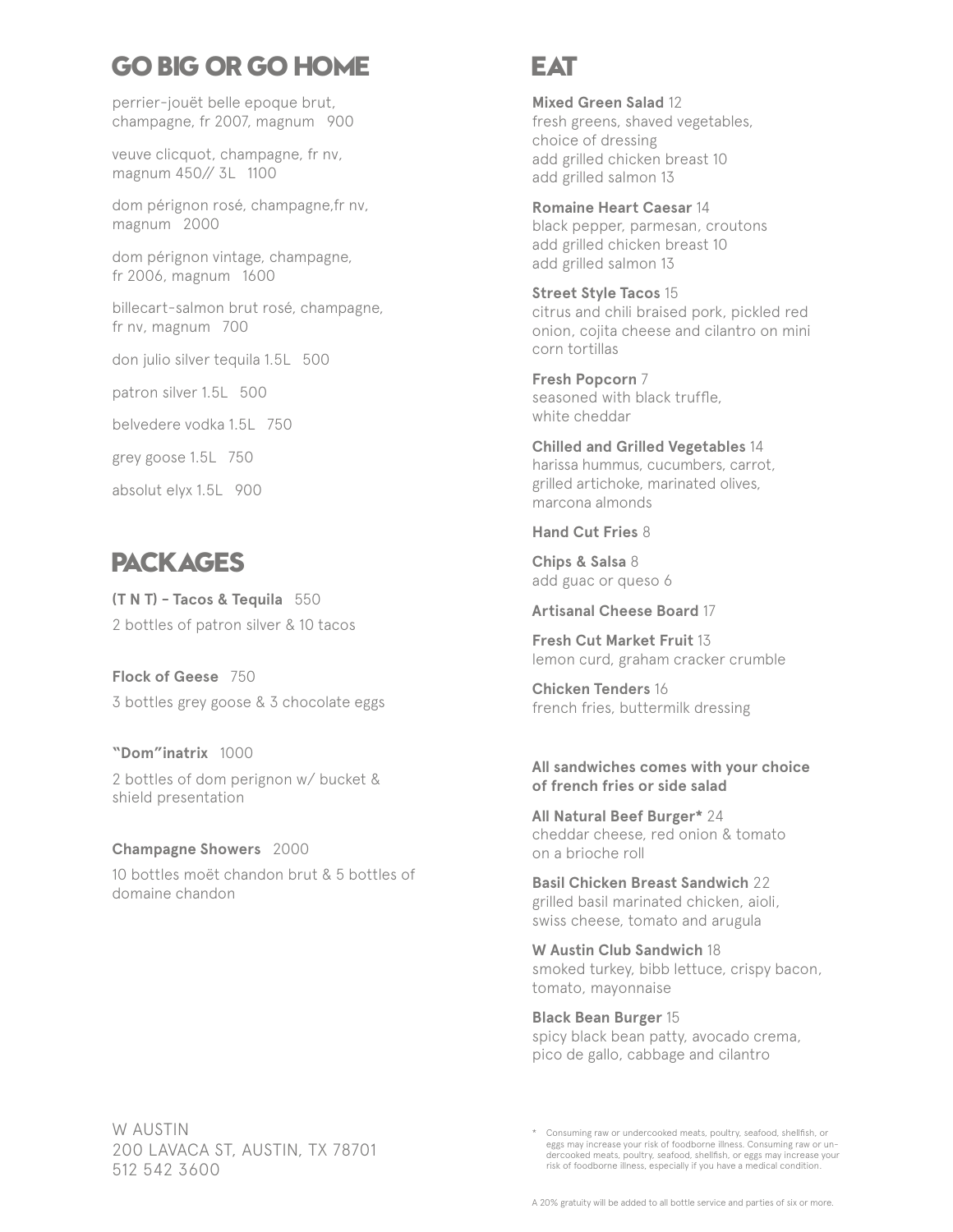## **LIBATIONS**

#### **REMIXES \$15**

**Maria Maria Margarita** W select patron tequila, patron citronge mango, kiwi, agave, lime juice, agave

**Bey's Lemonade** tito's serrano pepper infused vodka, cucumber & fresh lemon juice

**Austin Skinny Limits** ketel one vodka, mint, lime juice, stevia simple syrup

**Money Moves** belvedere vodka, pama pomegranate liqueur, mint tea syrup, lemon juice

**In Love with the Coco** ciroc coconut vodka, coconut water, lemon juice, vanilla infused agave

**Karma Chameleon** goslings black rum, austin's chameleon cold brew, disaronno

**La Vida Loca** dulce vida lime tequila, ancho reyes liqueur, lemon juice, pom pomegranate juice

**Lil' Darlin'** jack rye whiskey, deep eddy peach, lemon juice, simple syrup, pecan bitters

**Pear are you now?**  grey goose la poire, st. germain, ancho reyes chili, lemon juice, simple syrup

**I'm Real** playa real pineapple tequila, avocado, pineapple juice, lime juice, cointreau, agave

**Hopelessly Devoted to You** hanger one rose, fresh watermelon juice, lime juice, soda, raspberry simple

**Diamante is Forever** dobel diamante tequila, grapefruit juice, Pom Pomegranate juice, lime, sprite

**Started From The Bottom** kraken rum, mint, luxardo cherry syrup, coke

W AUSTIN 200 LAVACA ST, AUSTIN, TX 78701 512 542 3600

#### **FROZEN LIBATIONS \$16**

**It's Bananas, B-A-N-A-N-A-S** bacardi banana rum, giffard banane du bresil liqueur, coco lopez, pineapple juice

**Bidi Bidi Bom Bom** sauza signature silver tequila, cointreau, lime juice, agave

**Mango No. 5** skyy mango vodka, mango puree, lime juice

**Le Freak Frozé** three olives rose vodka, st. george raspberry, liqueur, fresh lemonade, rose wine

### **By the Glass**

champagne, **veuve clicquot yellow label** 28/175

champagne, **chandon brut classic** 15/70

pinot gris, **folie à deux**, ca 10/40

sauvignon blanc, **echo bay**, nz 14/56

chardonnay, **maison l'envoyé**, fr 18/72

brut rosé, **domaine chandon**, 16/85

rosé, **minuty, 'm' côtes de provence aoc**, fr 12/48

**Market Sangria** 10/50 inspired by the market, house made with fresh fruit, wine and liqueurs

### **Hydration**

topo chico 7

voss bottled water 7

coconut water 7

red bull 7

chameleon cold brew coffee 7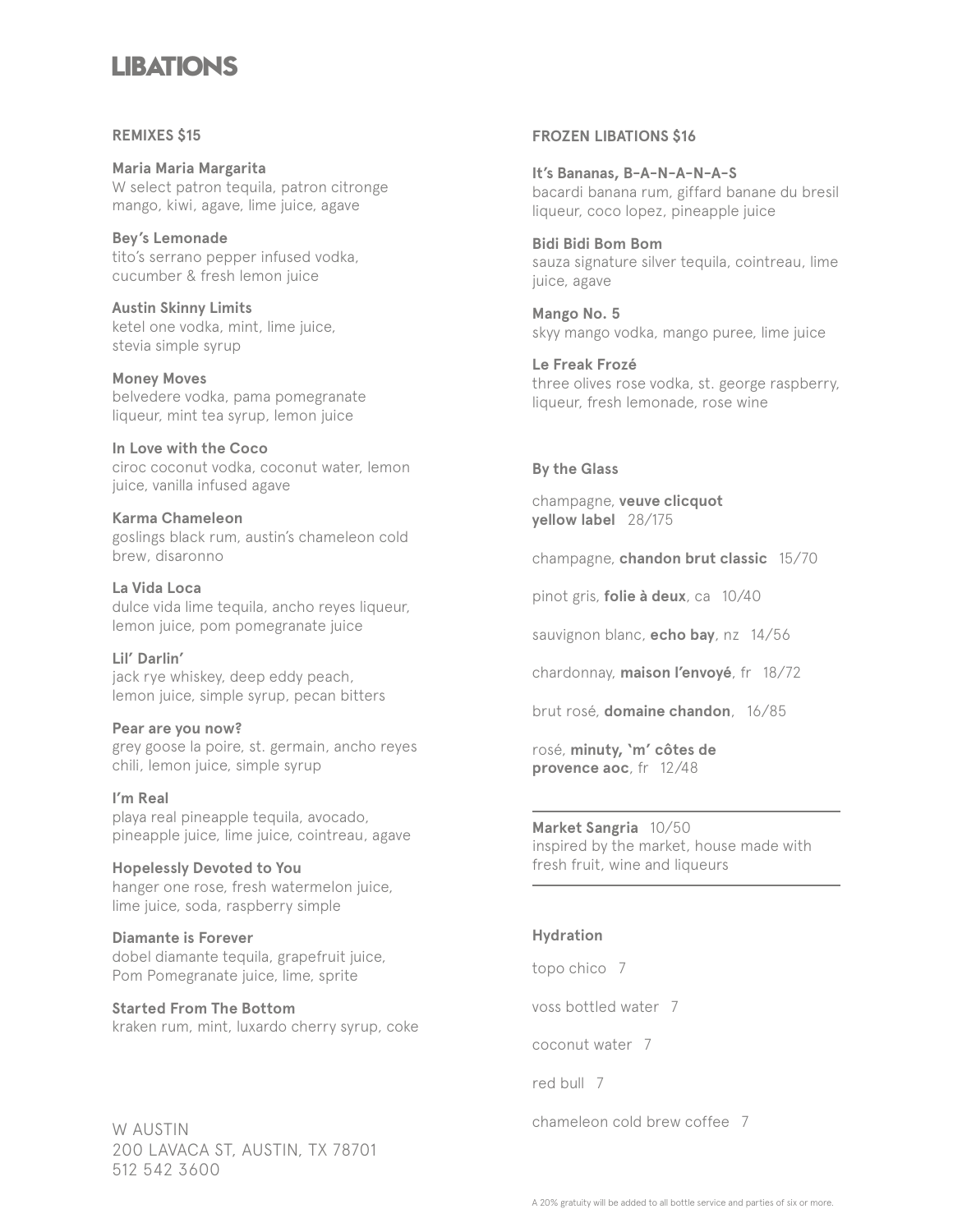## **BOTTLES**

### **Champagne & Sparkling**

veuve clicquot yellow label 175

dom pérignon vintage 2006 500

moët & chandon brut 150

perrier–juoët belle epoque brut 350

louis roederer cristal 2006 420

domaine chandon 70

armand de brignac, brut gold 'ace of spades' 750

krug grand cuvée brut 300

#### **Rosé**

moët & chandon nectar imperial rose champagne 175

domaine chandon, brut rosé 85

armand de brignac 'ace of spades' rosé, champagne 1000

dom pérignon vintage, champagne, fr 2005 750

veuve clicquot , brut rosé, champagne, fr 250

château d'esclans, whispering angel, côtes de provence, fr 68

W AUSTIN 200 LAVACA ST, AUSTIN, TX 78701 512 542 3600

### **Bourbon**

russell's reserve 10 year 250 basil hayden's 300 buffalo trace 300 bulleit 250 knob creek 250 maker's mark 250 wild turkey 101 300 woodford reserve 300 ben milam bourbon whiskey 350 1792 bourbon 350

### **Whiskey**

bushmill's red 225 balcones 225 tx whisky 225 crown royal 250 crown royal reserve 300 jack daniel's 225 stranahan's colorado whiskey 300 jameson irish whiskey 225 sexton irish whiskey 225

## **Rye**

bulleit 250 whistle pig 525 wild turkey russell's reserve 6 year 250 woodford reserve 300 ben milam rye 250

### **Vodka**

ciroc 300 tito's handmade 275 absolut elyx 450 belvedere 350 grey goose 350 ketel one 325 stoli elite 450 hanger 1 300 hanger 1 rosé 350

### **Gin**

bombay sapphire east 350 hendrick's 350 tanqueray 250 the botanist 350 boodles 250

## **Rum**

goslings black rum 250 appleton estate reserve 200 bacardi superior 250 captain morgan spiced rum 250 mount gay eclipse 250 myer's dark 250 sailor jerry spiced rum 250 kraken 250